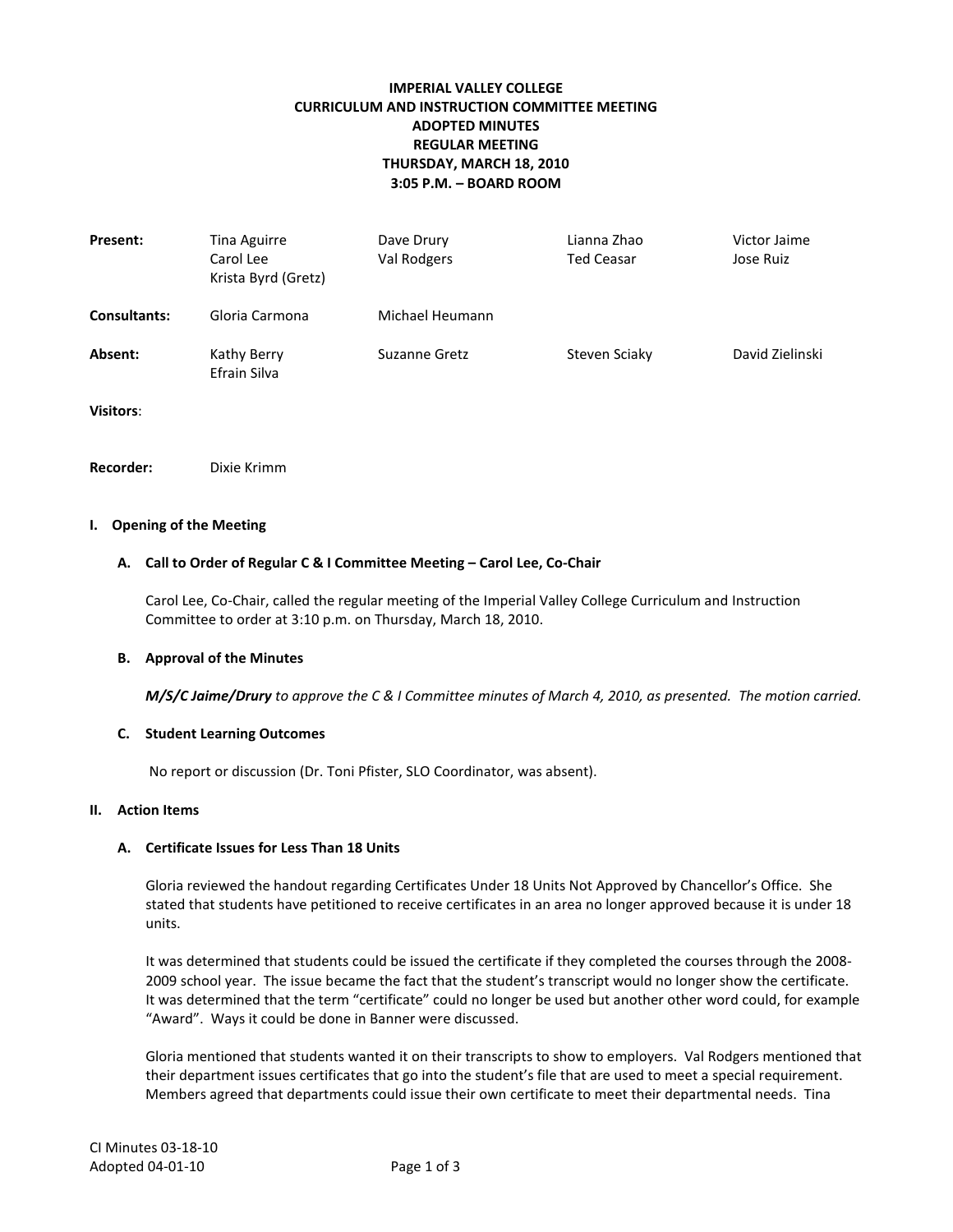stated that the students in her department needed certificate information noted on their transcripts since employers requested official transcripts as proof of completion.

Carol stated that instead of voting on it as an action item at this meeting the item will be tabled. A subcommittee will be created to bring this item back to the C & I Committee.

## **This Item was Tabled**

## **B. Rubric**

- **1. New Rubric**
	- **a. Counseling (COUN)**
	- **b. Student Government (SGOV)**

*M/S/C Jaime/Rodgers to approve the addition of the COUN (to replace PD rubric) and the addition of the SGOV rubric, effective 2010 - 2011, as presented. The motion carried.*

**2. Deleted Rubric – Personal Development (PD)**

*M/S/C Jaime/Drury to approve the deletion of the PD rubric, effective 2010 - 2011, as presented. The motion carried.*

# **C. Credit Courses**

- **1. Deleted Courses**
	- **a. ANTH 110 – Introduction to Archaeological Site Surveying (3)**
	- **b. ANTH 112 – Introduction to Archaeological Excavations (3)**
	- **c. ANTH 210 – Advanced Archaeological Survey (3)**
	- **d. ANTH 212 – Advanced Archaeological Excavations (3)**
	- **e. PD 062 – Personal and Social Development (1)**
	- **f. PD 064 – Orientation to College and Life Skills (1)**
	- **g. MUS 173 – Concert Band (1)**
	- **h. MUS 174 – Estudiantina (1)**
	- **i. MUS 176 – Rehearsal & Performance (1)**
	- **j. MUS 180 – MIDI Composition (2)**

*M/S/C Zhao/Drury to approve the deletion of ANTH 110, ANTH 112, ANTH 210, ANTH 212, PD 062, PD 064, MUS 173, MUS 174, MUS 176, and MUS 1890, effective 2010 – 2011,as presented. The motion carried.*

- **2. Revised Courses**
	- **a. PD 061 to COUN 061 – Survival Skills for College Success (1)**
	- **b. PD 120 to COUN 120 – College Success Skills (3)**

*M/S/C Jaime/Drury to approve the revision of the course rubric from Personal Development (PD) to Counseling (COUN) for PD 061 and 120, effective 2010 - 2011, as presented. The motion carried.*

#### **D. Certificates and Majors**

- **1. Revised Certificates and Majors** 
	- **a. Music Major**